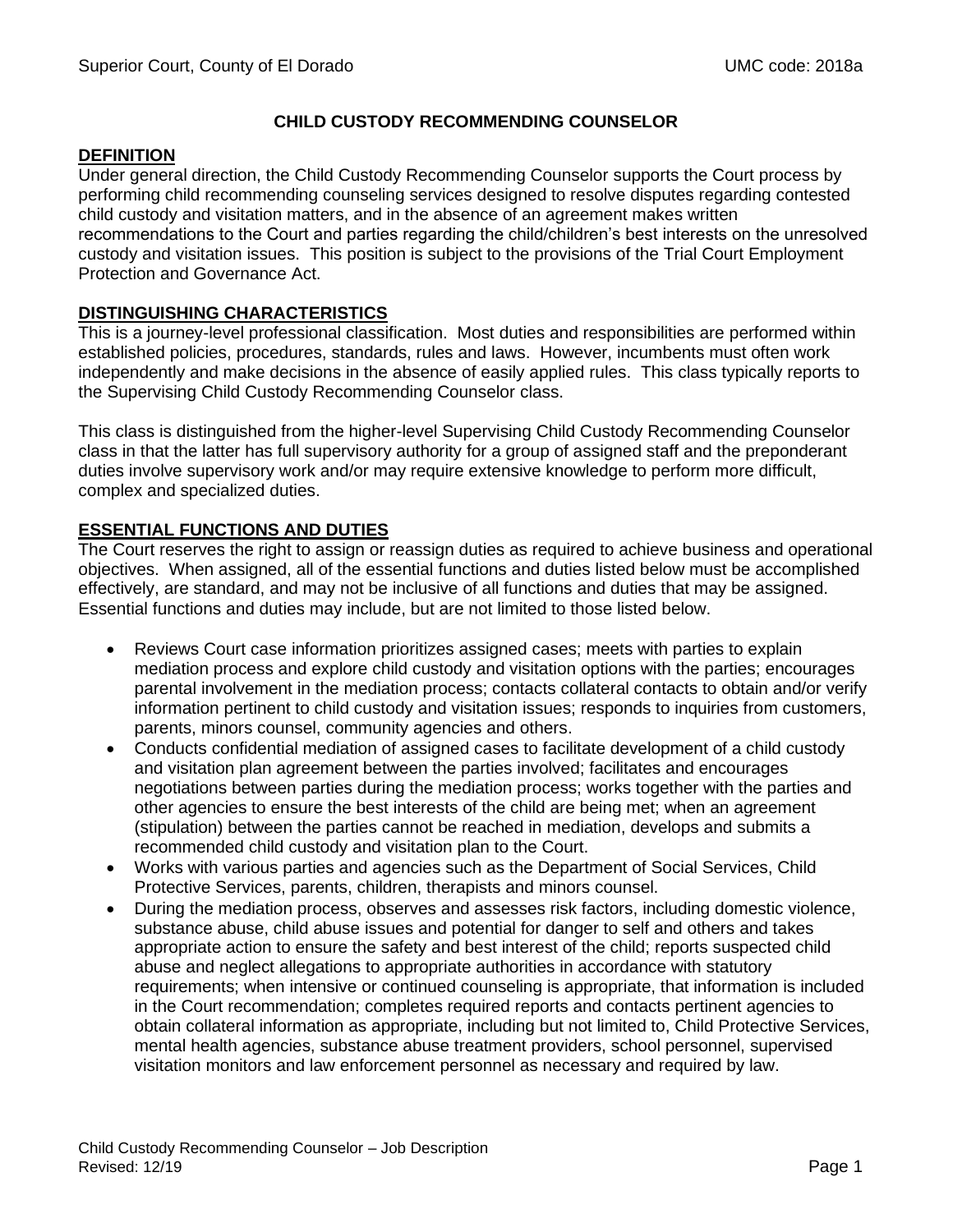- Provides expert professional assistance, guidance and support to customers, the Court and the public; handles and responds to numerous daily inquiries from customers, parents, community agencies and others; keeps abreast of current developments in family law, juvenile, social service policies and regulations, clinical studies and other trends and information pertaining to child development, family dynamics, mental health, healthy partner relationships, mediation and alternative dispute resolution.
- Performs responsible and specialized administrative duties related to areas of responsibility, such as: accessing and reviewing case information within the database; maintaining daily case-related statistical data and collateral contact information as requested; providing testimony when subpoenaed by parties or their counsel; as required or as requested, completes other assigned Court-related written reports and recommendations for the Court and for the attorneys of records.
- Participates in research applicable to areas of responsibility; participates in state and regional training institutes and training sessions, including domestic violence and mediation training to meet continuing educational requirements for Child Custody Recommending Counselors as set for in California Rules of Court, rule 5.210.
- Participates in case consultation meetings, staff meetings and provides regular status reports on workload.
- Communicates clearly, concisely and effectively orally and in writing; exercises tact, objectivity, sensitivity, discretion, courtesy and judgment in handling highly emotional issues and situations with a variety of people from diverse, socio-economic and cultural backgrounds.
- Establishes and maintains effective working relationships with judicial officers, other staff, members of the public, the parties and others encountered during the course of work.
- Travel between Court facilities as necessary to carry-out duties.
- Performs other duties as assigned.

# **EMPLOYMENT STANDARDS**

## **Minimum Qualifications**

As stated in California Family Code sections 1815, 1816 and 3164, incumbents in this classification must possess the following qualifications:

Education: A master's degree from an accredited college, university or program in social work; psychology; marriage, family and child counseling; or other behavioral science substantially related to marriage and family interpersonal relationships.

## AND

Experience: Two (2) years of experience in counseling or psychotherapy, or both, preferably in a setting related to the areas of responsibility of the family conciliation court and with the ethnic population to be served.

## **Desirable Qualifications**

Current State of California license as a Clinical Social Worker (LCSW); Marriage, Family and Child Counselor or Therapist (MFCC or LMFT); Licensed Professional Counselor (LPC); or Clinical Psychologist.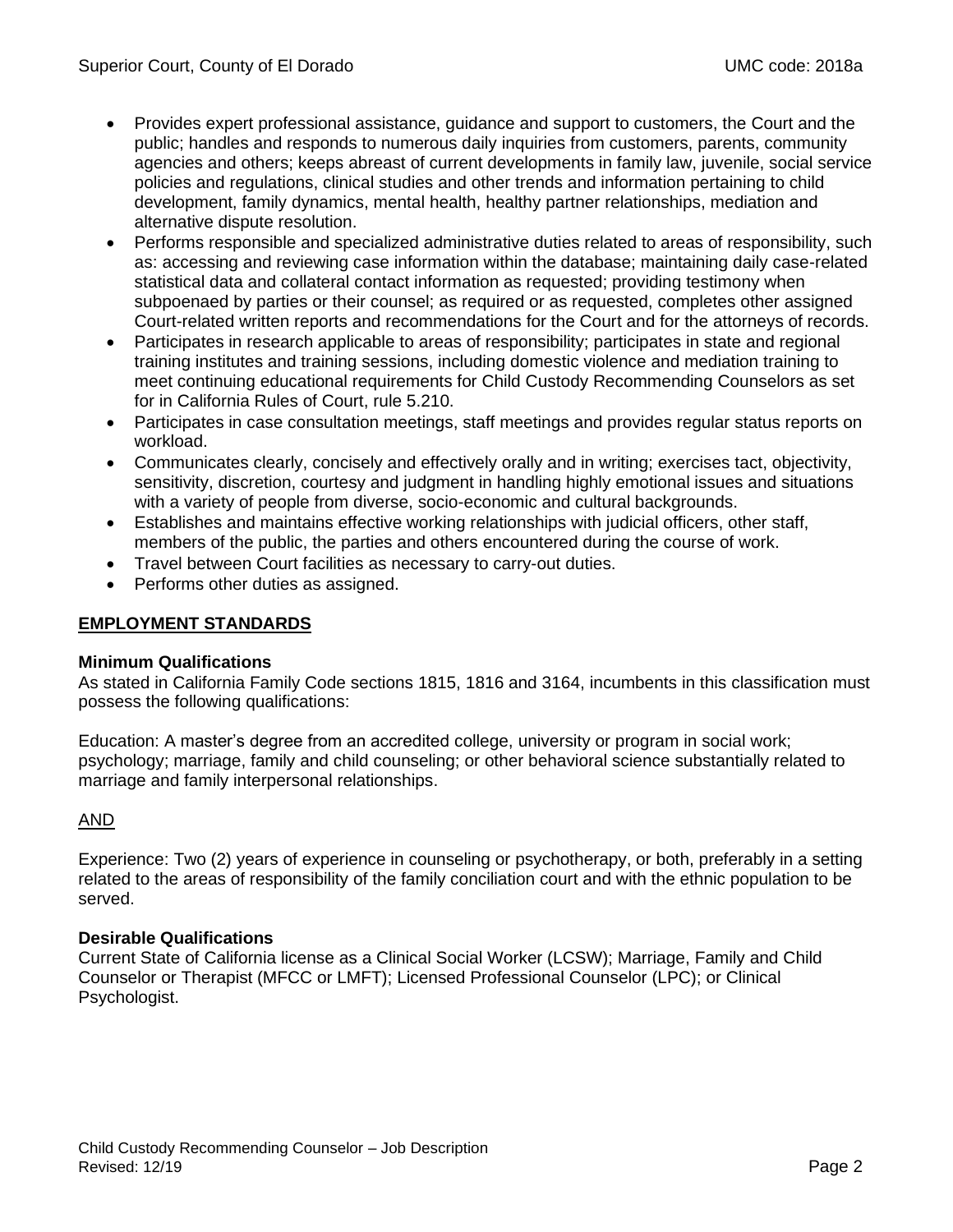## **Knowledge and Abilities**

Knowledge of:

- Principles, methods and techniques of interviewing adults and children, conflict resolution, case management, crisis intervention, mediation and risk assessment.
- Resources in the community that clients can be referred to for assistance.
- Adult psychopathy and the psychology of families.
- Child development, child abuse, clinical issues relating to children, the effects of divorce on children, the effects of domestic violence on children, and child custody research sufficient to enable a counselor to assess the mental health needs of children.
- Training in domestic violence issues as described in California Family Code section 1816.
- Socio-economic and cultural diversity issues.
- Legal terminology, Court operations and courtroom procedures, etiquette and conventions.
- Correct English use, punctuation, spelling and grammar.
- Personal computers and word processing software.

Ability to:

- Obtain, interpret and evaluation information regarding family behavior from various sources and make recommendations.
- Mediate and facilitate the development of agreements and parenting plans.
- Communicate emphatically, neutrally and clearly with clients under stressful situations.
- Use communication, listening and problem-solving skills to assist culturally diverse parties in accepting or finding solutions.
- Recognize dysfunctional interaction patterns.
- Prepare clear and concise written reports for use in litigation.
- Establish and maintain effective working relationship with all those encountered in the course of work.
- Determine pertinent aspects of cases and recommend useful interventions.
- Maintain flexibility in managing an unpredictable workday.
- Meet established deadlines in a timely manner.
- Evaluate alternatives and recommendations in the absence of easily applied rules.
- Protect clients' rights.
- Maintain confidentiality of Court proceedings, documents and records and keep accurate records.
- Research, understand, interpret, explain and apply applicable policies, procedures, guides, rules and statutes.
- Exercise sound judgement in making recommendations to parties of the Court.
- Operate modern office equipment and personal computers, and use specified computer applications and databases.
- Use tack and diplomacy when dealing with sensitive, complex and/or confidential issues and situations.

## **Other Requirements**

- Possession of a valid driver's license may be required depending on the position or the ability to provide alternate methods of transportation that meets job requirements.
- Candidates are required to pass a fingerprint clearance by the Federal Bureau of Investigation (FBI) and Department of Justice (DOJ). Convictions, depending on the type, number and date, may be disqualifying.
- All Court employees must take the Oath of Allegiance.